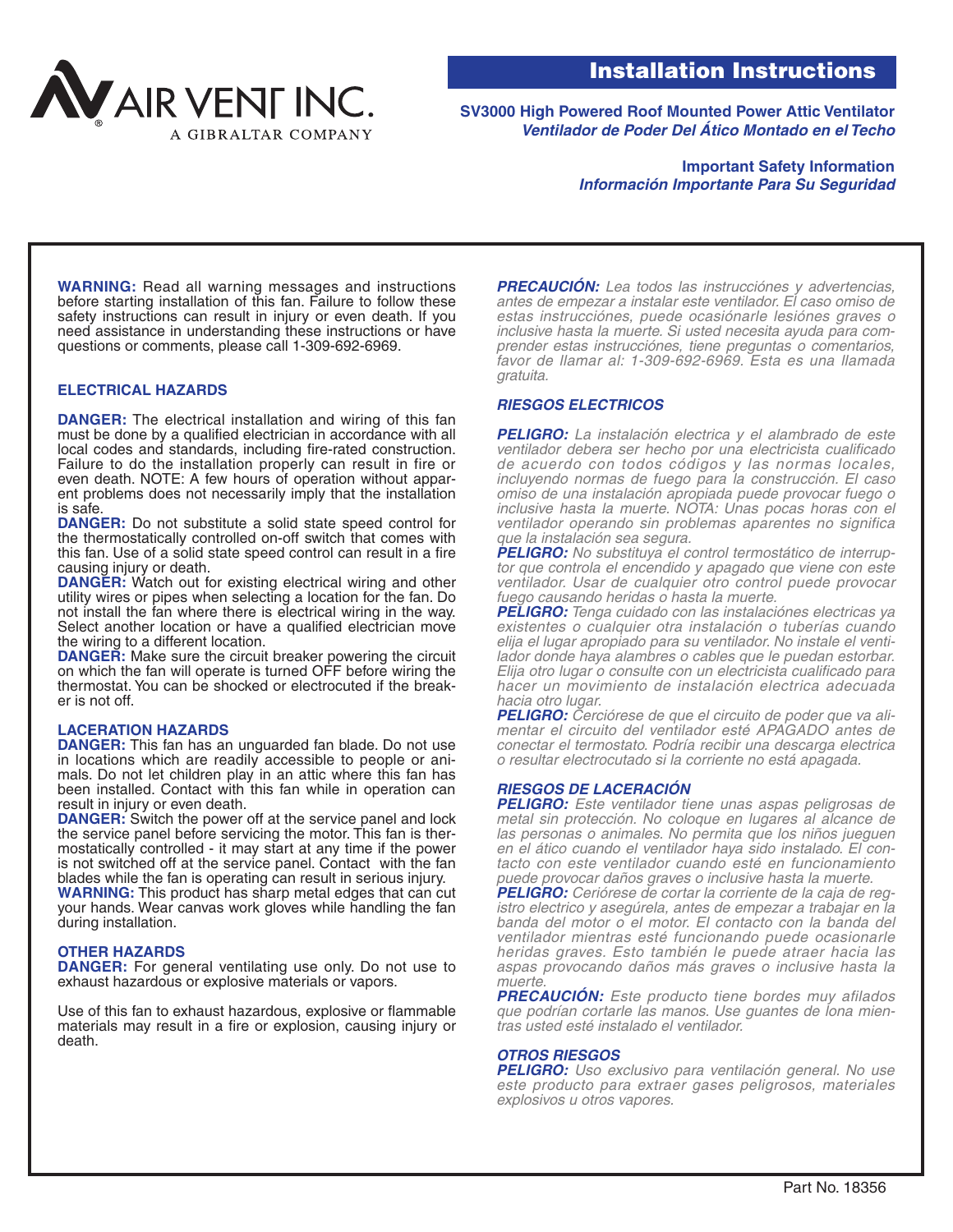# **ROOF MOUNTED POWER ATTIC VENTILATOR INSTALLATION INSTRUCTIONS**

NOTE: Air intake openings are necessary for proper exhaust operation. Best results will be obtained if these openings are located around the eaves. Undereave soffit grills or continuous soffit vents are suggested.

Sq. Ft. of Air Intake Model Opening Needed SV3000 5.0

TOOLS NEEDED: Electric drill, tape measure, hammer & nails, utility knife and pencil, jig or sabre saw, roofing nails, phillips screw driver, adjustable wrench, wire cutter, work gloves and safety glasses.

### **VENTILADOR DE PODER DEL ÁTICO MONTADO EN EL TECHO INSTRUCCIÓNES PARA LA INSTALACIÓN**

NOTA: Aberturas para la toma de aire son necesarias para una apropiada operación. Se obtendrán mejores resultados si estas aberturas están localizadas alrededor de los aleros. Se sugiere el uso de rejiillas de sofito bajo alero o ventilas continuas de sofito.

Pies cuadrados (metros cuadrados) de abertura Modelo para toma de aire abertura necesaria. SV3000 5.0

HERRAMIENTAS REQUERIDAS PARA INSTALACION: Taladro, cinta de medir o regla, martillo, clavos para techo, navaja, lapiz, serrucho, destornillador llave, tijeras, lentes de seguridad y guantes de uso rudo.

1. POSITIONING THE POWER ATTIC VENTILATOR ON THE ROOF: Set the unit approximately in the center of the roof close to the ridgeline. Position the ventilator so that the unit can only be seen from one side of the house.

1. ACOMODANDO EL VENTILADOR DE PODER EN EL TECHO: Acomode la unidad aproximadamente en el centro del techo cerca del madero horizontal superior. Acomode la unidad de tal manera que solo se pueda ver de un lado de la casa.



2. DRILL THE GUIDE HOLE: Measure the distance to the ridgeline and to one end of the roof. Transfer these exterior dimensions to inside the attic. Next locate a center position between two rafters (inside the attic) as near as possible to the outside measurements. Drill a guide hole through the roof from inside that is equal distance from the two rafters. Place a marker through the roof for quick identification while on the roof.

2. HAGA EL AGUJERO-GUÍA: Mida la distancia del madero horizontal superior hasta el punto final del techo. Traslade las medidas exteriores a la parte interna del ático. Despues localice una posición centrada entre 2 vigas (dentro del ático) lo mas cerca posible de las dimensiónes exteriores. Haga un agujero guía en el techo. Ponga una marca en el techo para una identificación más rapida mientras esté en el techo.



3. CUTTING THE HOLE: Draw a circle  $14<sup>1</sup>/2<sup>''</sup>$  in diameter using the guidehole as the center. A template is provided on the back of the carton for drawing the circle.

3. PARA HACER EL AGUJERO: Dibuje un círculo de 14 1/2 pulgadas de di·metro usando el agujero-guía como el centro. El patrón viene incluido en la parte trasera de la caja de carton, para dibujar el círculo.



4. CUTTING THE HOLE IN THE ROOF. Using a sabre saw, cut and remove all roof shingles (and deck) inside the 14 1/2<sup>"</sup> diameter circle. Next cut an extra 1 inch off the top half of the hole (shingles only) to allow room for placing and positioning the flange.

Do not cut through any rafters. Cutting a rafter may cause your roof to sag.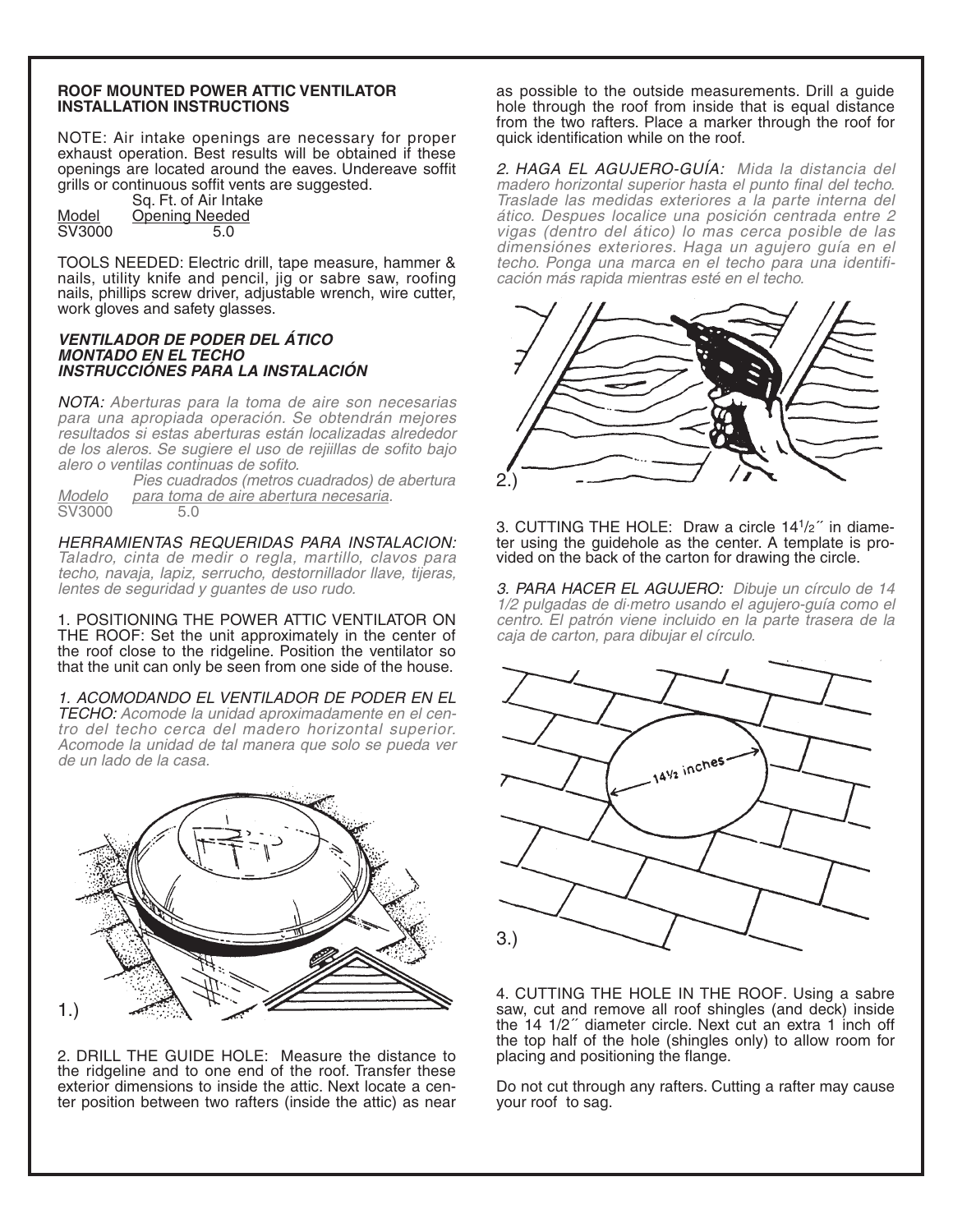4. PARA CORTAR EL AGUJERO EN EL TECHO: Usando una sierra caladora, corte y remueva las tejas (y la madera) que este adentro del círculo de 14 1/2 pulgadas de diámetro. Después corte 1 pulgada más en la parte de arriba del agujero (solo la teja) para dar espacio y acomodar la corona.

No corte ningúna viga. El cortar una viga puede causar que su techo se hunda.



5. SECURING THE BASE: Make sure the base flange parallels the ridgeline of the roof. The embossed arrow and word UP should be pointing towards the ridgeline. Slip the upper half of the flange under the shingles.

Center unit over the hole. Attach flange securely to roof using roofing nails around the perimeter of the unit (Underneath shingles at the top). A nonhardening caulk can be used to seal between the flange and shingles.

5. PARA ASEGURAR LA BASE: Cerciórese de que la base de la corona esté paralela con la del madero horizontal superior del techo. Las flechas realizadas y la palabra "UP" deben estar apuntado hacia el madero horizontal superior. Deslice la parte superior de la corona debajo de las tejas.

Centre la unidad sobre el agujero. Junte la corona seguramente al techo usando clavos para techo alrededor del perímetro de la unidad (debajo de las tejas superiores). Una goma suave puede ser usada para sellar la corona con la teja.



6. INSTALLING THE THERMOSTAT: Inside the attic, separate the thermostat cover from the mounting plate. Secure the plate to a rafter. See step 7 to connect the thermostat.

6. PARA INSTALAR EL TERMOSTATO: Dentro del ático, separe la cubierta del termostato de la base de montaje. Asegure la base a una viga. Vea el paso 7 para conectar el termostato.



7. WIRING THE THERMOSTAT:

**DANGER:** The electrical installation and wiring of this fan must be done by a qualified electrician in accordance with all local codes and standards, including fire-rated construction. Failure to do the installation properly can result in fire or even death. NOTE: A few hours of operation without apparent problems does not necessarily imply that the installation is safe.

**DANGER:** Do not substitute a solid state speed control for the thermostatically controlled on-off switch that comes with this fan. Use of a solid state speed control can result in a fire causing injury or death.

**DANGER:** Make sure the circuit breaker powering the circuit on which the fan will operate is turned OFF before wiring the thermostat. You can be shocked or electrocuted if the breaker is not off.

Wire the thermostat as shown in diagram 7. Attach your ground wire to the thermostat box.

# 7. ALAMBRANDO DEL TERMOSTATO:

**PELIGRO:** La instalación eléctrica y el alambrado de este ventilador deberá ser hecho por una electricista capacitado de acuerdo con todos códigos y normas locales, incluyendo normas contra incendios en la construcción. El caso omiso de una instalación apropiada puede provocar incendios o inclusive la muerte. NOTA: Unas pocas horas con el ventilador operando sin problemas aparentes no significa que la instalación sea segura.

**PELIGRO:** No substituya con un control de velocidades transistorizado el control termostático del interruptor que controla el encendido y apagado que viene con este ventilador. El uso de cualquier otro control puede provocar incendios, causando heridas o aún la muerte.

**PELIGRO:** Cerciórese de que el circuito de poder que va alimentar el circuito del ventilador este APAGADO antes